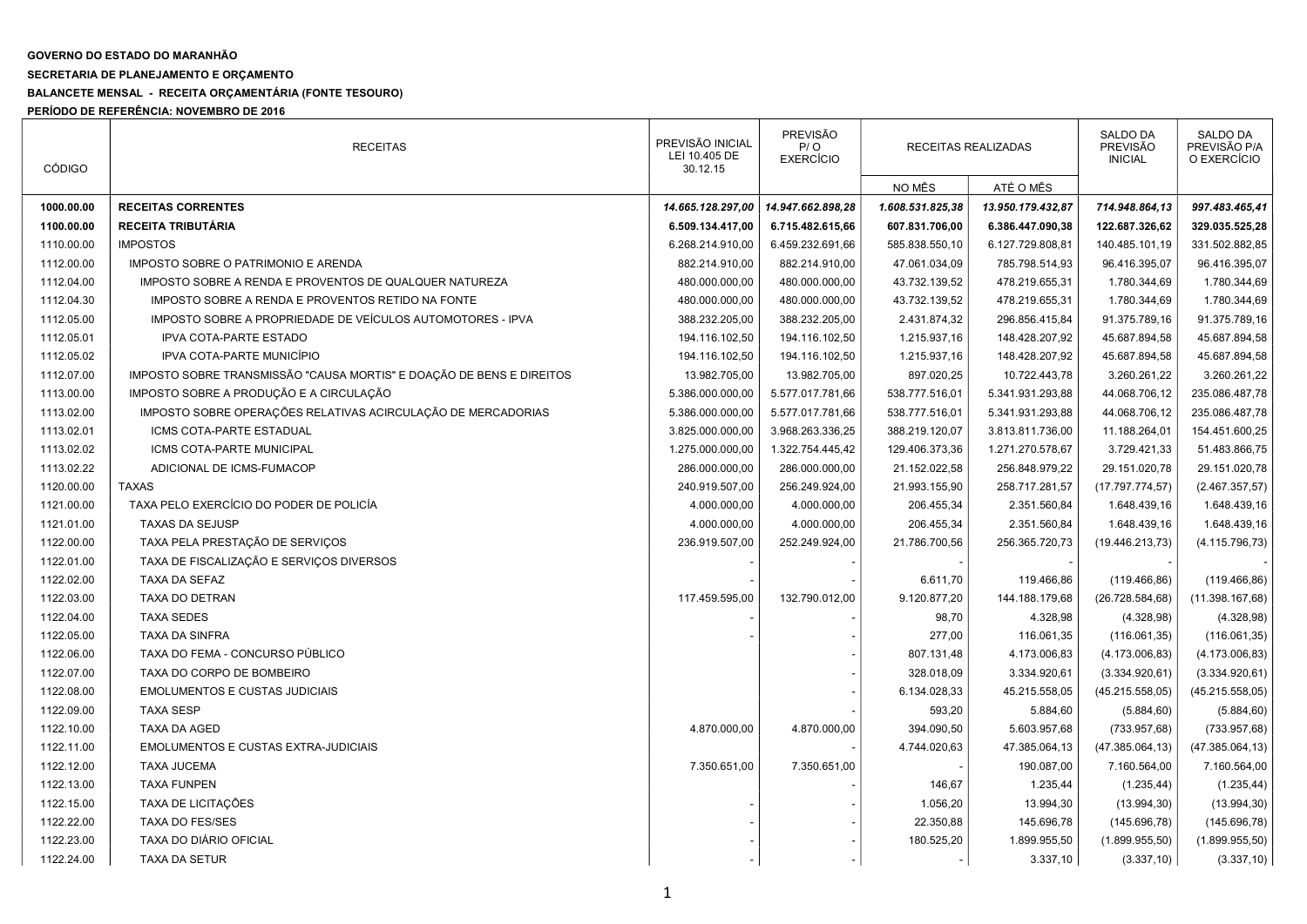| 1122.25.00 | TAXA DE FPDC DIR. CONSUMIDOR                     |                |                | 26.474,10     | 26.474,10      | (26.474, 10)     | (26.474, 10)     |
|------------|--------------------------------------------------|----------------|----------------|---------------|----------------|------------------|------------------|
| 1122.26.00 | TAXA DE CONT. FISCAL DROGAS                      |                |                |               | 52,00          | (52,00)          | (52,00)          |
| 1122.27.00 | TAXA DA HEMOMAR                                  |                |                |               |                |                  |                  |
| 1122.28.00 | TAXA DO TCFA/MA CONTROLE AMBIENTAL               |                |                |               | 20.514,89      | (20.514, 89)     | (20.514, 89)     |
| 1122.31.00 | OUTRAS TAXAS JUDICIAIS                           |                |                | 136,76        | 2.265,11       | (2.265, 11)      | (2.265, 11)      |
| 1122.32.00 | TAXAS COMUNS ÀS DEMAIS SECRETARIAS               | 107.239.261,00 | 107.239.261,00 | 20.263,92     | 3.915.679,74   | 103.323.581,26   | 103.323.581,26   |
| 1122.33.00 | TAXAS DE REGULAÇÃO CONTROLE E FISC. ARSEP - TRCF |                |                |               |                |                  |                  |
| 1200.00.00 | <b>RECEITA DE CONTRIBUICÕES</b>                  |                |                |               |                |                  |                  |
| 1210.00.00 | CONTRIBUICÕES SOCIAIS                            |                |                |               |                |                  |                  |
| 1210.29.00 | CONTRIB. PREVIDÊNCIÁRIA DO REGIME PRÓPRIO        |                |                |               |                |                  |                  |
| 1210.29.01 | CONTRIB. PATRONAL-ATIVO CIVIL                    |                |                |               |                |                  |                  |
| 1210.29.02 | CONTRIB. PATRONAL-ATIVO MILITAR                  |                |                |               |                |                  |                  |
| 1210.29.07 | CONTRIB. SERVIDOR-ATIVO CIVIL                    |                |                |               |                |                  |                  |
| 1210.29.08 | CONTRIB. SERVIDOR-ATIVO MILITAR                  |                |                |               |                |                  |                  |
| 1210.29.09 | CONTRIB. SERVIDOR-INATIVO CIVIL                  |                |                |               |                |                  |                  |
| 1210.29.10 | CONTRIB. SERVIDOR-INATIVO MILITAR                |                |                |               |                |                  |                  |
| 1210.29.11 | CONTRIB. PENSIONISTA CIVIL                       |                |                |               |                |                  |                  |
| 1210.29.12 | CONTRIB. PENSIONISTA MILITAR                     |                |                |               |                |                  |                  |
| 1210.46.00 | COMP. PREV/REG GERAL E OS REG. PROP. PREV. SERV. |                |                |               |                |                  |                  |
| 1220.00.00 | CONTRIBUIÇÕES ECONÔMICAS                         |                |                |               |                |                  |                  |
|            |                                                  |                |                |               |                |                  |                  |
| 1300.00.00 | <b>RECEITA PATRIMONIAL</b>                       | 129.883.418,00 | 130.260.170,48 | 11.507.102,65 | 140.538.621,27 | (10.655.203, 27) | (10.278.450,79)  |
| 1310.00.00 | RECEITAS IMOBILIÁRIAS                            | 35.114,00      | 35.114,00      | 5.475,00      | 32.608,03      | 2.505,97         | 2.505,97         |
| 1320.00.00 | RECEITAS DE VALORES MOBILIÁRIOS                  | 129.848.304,00 | 130.225.056,48 | 11.501.627,65 | 140.506.013,24 | (10.657.709, 24) | (10.280.956,76)  |
| 1323.00.00 | <b>PARTICIPAÇÕES</b>                             |                |                |               | 4.408.968,59   | (4.408.968,59)   | (4.408.968,59)   |
| 1325.00.00 | REMUNERAÇÃO DE DEPÓSITOS BANCÁRIOS               | 129.848.304,00 | 130.225.056,48 | 10.854.110,25 | 123.092.314,17 | 6.755.989,83     | 7.132.742,31     |
| 1328.00.00 | OUTRAS RECEITAS DE VALORES MOBILIÁRIOS           |                |                | 647.517,40    | 13.004.730,48  | (13.004.730, 48) | (13.004.730, 48) |
| 1330.00.00 | RECEITA DE CONCESSÕES E PERMISSÕES               |                |                |               |                |                  |                  |
| 1340.00.00 | COMPENSACÕES FINANCEIRAS                         |                |                |               |                |                  |                  |
| 1390.00.00 | OUTRAS RECEITAS PATRIMONIAIS                     |                |                |               |                |                  |                  |
| 1600.00.00 | <b>RECEITA DE SERVIÇOS</b>                       | 4.627.627,00   | 4.627.627,00   | 967,00        | 749.821,95     | 3.877.805,05     | 3.877.805,05     |
| 1600.01.00 | SERVIÇOS COMERCIAIS                              |                |                | 967,00        | 716.603,32     | (716.603, 32)    | (716.603, 32)    |
| 1600.02.00 | SERVIÇOS FINANCEIROS                             |                |                |               |                |                  |                  |
| 1600.06.00 | SERVIÇOS PORTUÁRIOS                              |                |                |               |                |                  |                  |
| 1600.12.00 | <b>RECEITAS JUDICIAIS</b>                        |                |                |               | 33.218,63      | (33.218, 63)     | (33.218, 63)     |
| 1600.13.00 | SERVIÇOS ADMINISTRATIVOS                         |                |                |               |                |                  |                  |
| 1600.16.00 | SERVIÇOS EDUCACIONAIS                            |                |                |               |                |                  |                  |
| 1600.17.00 | SERVIÇOS AGROPECURIOS                            |                |                |               |                |                  |                  |
| 1600.30.00 | SERVIÇOS DE TRÂNSITO                             |                |                |               |                |                  |                  |
| 1600.40.00 | SERVIÇOS AMBIENTAIS                              |                |                |               |                |                  |                  |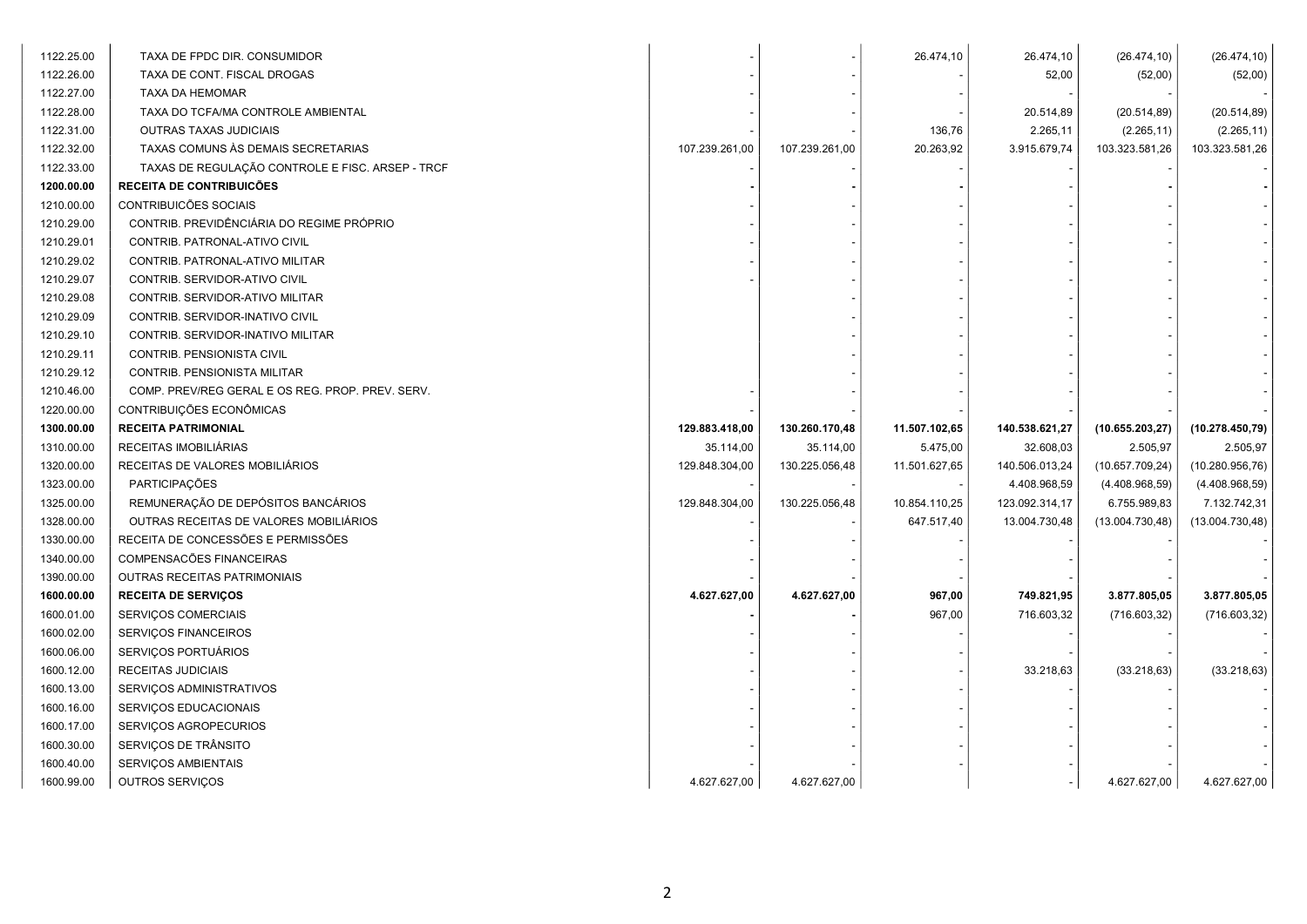| 1700.00.00 | <b>TRANSFERÊNCIAS CORRENTES</b>                                        | 7.857.406.578,00 | 7.922.571.738,00 | 964.664.482,41 | 7.193.762.493,46 | 663.644.084,54   | 728.809.244,54   |
|------------|------------------------------------------------------------------------|------------------|------------------|----------------|------------------|------------------|------------------|
| 1720.00.00 | TRANSFERÊNCIAS INTERGOVERNAMENTAIS                                     | 7.837.008.022,00 | 7.902.053.662,00 | 962.136.556,52 | 7.190.854.829,72 | 646.153.192,28   | 711.198.832,28   |
| 1721.00.00 | TRANSFERÊNCIAS DA UNIÃO                                                | 6.610.296.801,00 | 6.675.342.441,00 | 844.066.906,15 | 6.020.136.234,32 | 590.160.566,68   | 655.206.206,68   |
| 1721.01.00 | PARTICIPAÇÃO NA RECEITA DA UNIÃO                                       | 5.996.515.967,00 | 6.022.035.680,00 | 783.634.153,90 | 5.433.969.444,12 | 562.546.522,88   | 588.066.235,88   |
| 1721.01.01 | COTA-PARTE DO FUNDO DE PARTICIPAÇÃO DOS ESTADOS                        | 5.950.000.000,00 | 5.950.000.000,00 | 778.598.912,68 | 5.346.238.574,56 | 603.761.425,44   | 603.761.425,44   |
| 1721.01.12 | COTA-PARTE DO IMPOSTO SOBRE PRODUTOS INDUSTRIALIZADOS-IPI              | 42.315.000,00    | 42.315.000,00    | 5.035.241,22   | 49.959.415,08    | (7.644.415,08)   | (7.644.415,08)   |
|            | COTA-PARTE ESTADOS                                                     | 31.736.250,00    | 31.736.250,00    | 3.776.430,92   | 37.469.561,31    | (5.733.311,31)   | (5.733.311, 31)  |
|            | COTA-PARTE MUNICÍPIOS                                                  | 10.578.750,00    | 10.578.750,00    | 1.258.810,31   | 12.489.853,77    | (1.911.103, 77)  | (1.911.103, 77)  |
| 1721.01.13 | CONTRIBUIÇÃO DE INTERVENÇÃO NO DOMÍNIO ECONÔMICO                       | 4.200.000,00     | 29.719.713,00    |                | 37.771.441,30    | (33.571.441,30)  | (8.051.728, 30)  |
|            | <b>COTA-PARTE ESTADOS</b>                                              | 3.150.000,00     | 22.289.784,75    |                | 28.328.580,98    | (25.178.580,98)  | (6.038.796, 23)  |
|            | COTA-PARTE MUNICÍPIOS                                                  | 1.050.000,00     | 7.429.928,25     |                | 9.442.860,33     | (8.392.860, 33)  | (2.012.932,08)   |
| 1721.01.30 | COTA-PARTE CONTRIB. SAL. EDUC. QUOT. EST/FEDERAL                       |                  |                  |                |                  |                  |                  |
| 1721.01.32 | COTA-PARTE IMPOSTOS/O.C. CAMB. E SEG. T.V.M. COMER. OURO               | 967,00           | 967,00           |                | 13,18            | 953,82           | 953,82           |
| 1721.01.99 | OUTRAS TRANSFERÊNCIAS DA UNIÃO                                         |                  |                  |                |                  |                  |                  |
| 1721.09.00 | TRANSFERÊNCIAS DA UNIÃO                                                |                  |                  |                |                  |                  |                  |
| 1721.22.00 | TRANSFERÊNCIA DA COMPENSAÇÃO FINANCEIRA                                | 67.069.147,00    | 67.069.147,00    | 5.133.785,76   | 48.423.327,50    | 18.645.819,50    | 18.645.819,50    |
| 1721.22.11 | COTA-PARTE COMPENS. FINANC. RECUR. HÍDRICOS CFRH                       | 5.786.780,00     | 5.786.780,00     | 229.729,56     | 3.897.511,94     | 1.889.268,06     | 1.889.268,06     |
| 1721.22.20 | COTA-PARTE COMP. FINAC. RECUR. MINERAIS CFEM                           | 14.032.367,00    | 14.032.367,00    |                | 613.803,39       | 13.418.563,61    | 13.418.563,61    |
| 1721.22.70 | COTA-PARTE FUNDO ESPECIAL DO PETRÓLEO - FEP                            | 47.250.000,00    | 47.250.000,00    | 4.904.056,20   | 43.912.012,17    | 3.337.987,83     | 3.337.987,83     |
| 1721.33.00 | TRANSFERÊNCIAS DE RECURSOS DO SISTEMA ÚNICO DE SAÚDE-SUS FUNDO A FUNDO | 440.409.918,00   | 457.648.895,00   | 32.079.781,83  | 363.343.842,58   | 77.066.075,42    | 94.305.052,42    |
| 1721.33.07 | CONV. MDS E COMB A FOME PROG. LEITE é VIDA                             | 46.564.913,00    | 46.564.913,00    |                |                  | 46.564.913,00    | 46.564.913,00    |
| 1721.33.50 | SAÚDE GESTÃO PLENA                                                     | 393.845.005,00   | 411.083.982,00   | 32.079.781,83  | 363.343.842,58   | 30.501.162,42    | 47.740.139,42    |
| 1721.35.00 | TRANSFERÊNCIAS DE REC. DO FUNDO NACIONAL DO DESENV. EDUCAÇÃO - FNDE    | 43.694.190,00    | 58.208.679,00    | 1.548.744,99   | 60.027.789,54    | (16.333.599, 54) | (1.819.110, 54)  |
| 1721.35.01 | TRANSFERÊNCIA DO SALÁRIO EDUCAÇÃO                                      | 21.694.190,00    | 30.624.494,00    | 1.548.744,99   | 18.403.627,87    | 3.290.562,13     | 12.220.866,13    |
| 1721.35.06 | <b>MERENDA ESCOLAR</b>                                                 | 22.000.000,00    | 22.000.000,00    |                | 22.506.602,00    | (506.602,00)     | (506.602,00)     |
| 1721.35.99 | OUTRAS TRANSF. DO FNDE                                                 |                  | 5.584.185,00     |                | 19.117.559,67    | (19.117.559, 67) | (13.533.374, 67) |
| 1721.36.00 | TRANSFERÊNCIA FINANCEIRA DO ICMS DESONERAÇÃO                           | 28.572.914,00    | 28.572.914,00    | 2.046.037,50   | 22.506.412,50    | 6.066.501,50     | 6.066.501,50     |
| 1721.99.00 | OUTRAS TRANSFERÊNCIAS DA UNIÃO                                         | 34.034.665,00    | 41.807.126,00    | 19.624.402,17  | 91.865.418,08    | (57.830.753,08)  | (50.058.292,08)  |
| 1721.99.10 | <b>CONVÊNIOS</b>                                                       | 34.034.665,00    | 41.807.126,00    | 19.624.402,17  | 73.102.859,33    | (39.068.194, 33) | (31.295.733,33)  |
| 1721.99.30 | AUXILIO FINANCEIRO PARA FOMENTO E EXPORTAÇÕES                          |                  |                  |                | 18.762.558,75    | (18.762.558,75)  | (18.762.558,75)  |
| 1723.00.00 | TRANSFERÊNCIAS DE MUNICÍPIOS                                           |                  | 119.520,00       |                | 134.000,00       | (134.000,00)     | (14.480,00)      |
| 1724.00.00 | TRANSFERÊNCIAS MULTIGOVERNAMENTAIS                                     | 1.226.711.221,00 | 1.226.711.221,00 | 118.069.650,37 | 1.170.718.595,40 | 55.992.625,60    | 55.992.625,60    |
| 1724.01.00 | TRANSFÊRENCIAS DE RECURSOS - FUNDEB                                    | 741.686.436,00   | 741.686.436,00   | 76.130.656,92  | 596.802.907,37   | 144.883.528,63   | 144.883.528,63   |
| 1724.02.00 | TRANSFERÊNCIA DE RECURSOS DA COMPLEMENTAÇÃO DA UNIÃO AO FUNDEB         | 485.024.785,00   | 485.024.785,00   | 41.938.993,45  | 573.915.688,03   | (88.890.903,03)  | (88.890.903,03)  |
| 1730.00.00 | TRANSFERÊNCIAS DE INSTITUIÇÕES PRIVADAS                                | 20.398.556,00    | 20.398.556,00    | 2.527.925,89   | 2.773.663,74     | 17.624.892,26    | 17.624.892,26    |
| 1750.00.00 | TRANSFERÊNCIAS DE PESSOAS                                              |                  |                  |                |                  |                  |                  |
| 1760.00.00 | TRANSFERENCIAS DE CONVENIOS                                            |                  |                  |                |                  |                  |                  |
| 1900.00.00 | <b>OUTRAS RECEITAS CORRENTES</b>                                       | 164.076.257,00   | 174.720.747,14   | 24.527.567,32  | 228.681.405,81   | (64.605.148, 81) | (53.960.658, 67) |
| 1910.00.00 | MULTAS E JUROS DE MORA                                                 | 35.489.477,00    | 40.133.967,14    | 5.990.271,25   | 65.091.143,02    | (29.601.666, 02) | (24.957.175,88)  |
| 1911.00.00 | MULTAS E JUROS DE MORA/TRIBUTOS                                        | 35.489.477,00    | 40.133.967,14    | 5.907.198,75   | 64.157.966,24    | (28.668.489, 24) | (24.023.999, 10) |
| 1911.10.00 | MULTAS E JUROS DE MORA DO ICMS                                         | 14.035.142,00    | 14.035.142,00    | 3.284.934,30   | 33.552.864,78    | (19.517.722,78)  | (19.517.722,78)  |
| 1911.12.00 | MULTAS E JUROS MORA DIV. ATIVA                                         | 4.307.951,00     | 4.307.951,00     | 424.936,16     | 3.815.325,48     | 492.625,52       | 492.625,52       |
| 1911.13.00 | MULTAS E JUROS DE MORADO ITCD                                          |                  |                  | 18.034,33      | 81.103,96        | (81.103,96)      | (81.103,96)      |
| 1911.14.00 | MULTAS E JUROS DE MORADO FUMACOP                                       | 6.808,00         | 6.808,00         | 4.447,02       | 41.270,95        | (34.462, 95)     | (34.462, 95)     |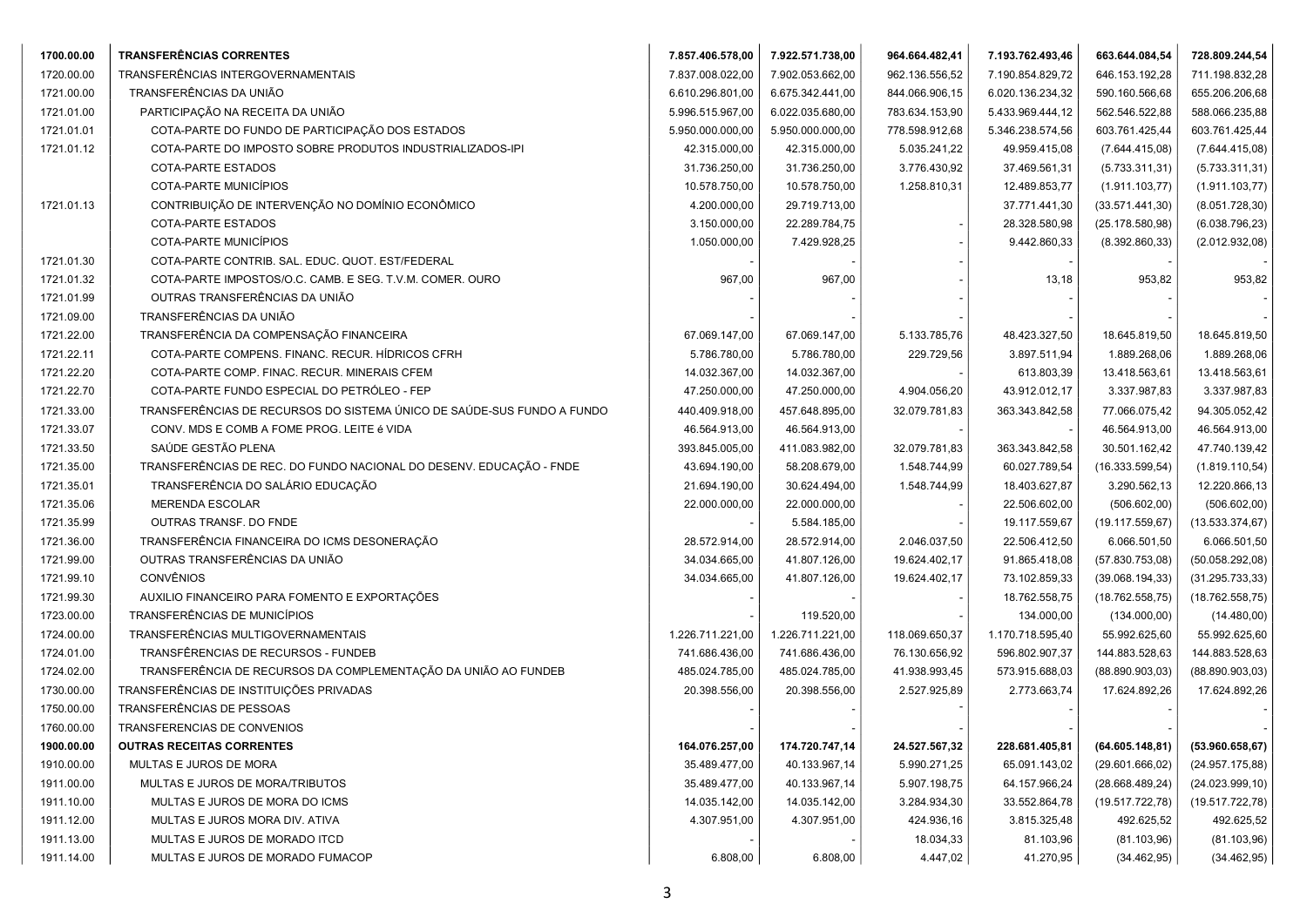| 1911.16.00 | MULTAS E JUROS DE MORA DO IPVA                     | 577.246,00    | 577.246,00    | 181.326,46   | 2.501.271,84  | (1.924.025, 84)  | (1.924.025, 84)  |
|------------|----------------------------------------------------|---------------|---------------|--------------|---------------|------------------|------------------|
| 1911.17.00 | <b>INDENIZAÇÕES</b>                                |               |               |              |               |                  |                  |
| 1911.18.00 | <b>RESTITUIÇÕES</b>                                |               |               |              |               |                  |                  |
| 1911.19.00 | MULTAS DE TRÂNSITO                                 |               | 4.644.490,14  | 1.089.864,00 | 14.275.173,60 | (14.275.173,60)  | (9.630.683,46)   |
| 1911.19.01 | MULTA ESTADUAL DE TRÂNSITO - DETRAN                |               | 4.644.490,14  | 767.106,04   | 9.232.043,45  | (9.232.043, 45)  | (4.587.553,31)   |
| 1911.19.02 | PARCELA MULTA ESTADUAL - PM                        |               |               | 43.785,00    | 521.100,00    | (521.100,00)     | (521.100,00)     |
| 1911.19.03 | PARCELA MULTA MUNICIPAL - DETRAN                   |               |               | 125.360,00   | 2.752.484,00  | (2.752.484,00)   | (2.752.484,00)   |
| 1911.19.04 | PARCELA MULTA MUNICIPAL - PM                       |               |               | 1.110,00     | 16.015,00     | (16.015,00)      | (16.015,00)      |
| 1911.19.05 | MULTA ESTADUAL DE TRÂNSITO INTERESTADUAL           |               |               | 152.502,96   | 1.753.531,15  | (1.753.531, 15)  | (1.753.531, 15)  |
| 1911.24.00 | MULTAS E JUROS DE MORA DO ICMS - MUNICÍPIO         | 2.127.439,00  | 2.127.439,00  | 361.682,10   | 3.536.894,81  | (1.409.455, 81)  | (1.409.455, 81)  |
| 1911.25.00 | MULTAS E JUROS DE MORA DO IPVA - MUNICÍPIO         | 253.736,00    | 253.736,00    | 116.173,01   | 1.240.821,03  | (987.085, 03)    | (987.085, 03)    |
| 1911.26.00 | MULTAS E JUROS DE MORA DIV. ATIVA - MUNICÍPIO      | 814.006,00    | 814.006,00    | 54.902,14    | 549.938,51    | 264.067,49       | 264.067,49       |
| 1911.99.00 | MULTAS E JUROS DEMORA - OUTROS TRIBUTOS            | 13.367.149,00 | 13.367.149,00 | 370.899,23   | 4.563.301,28  | 8.803.847,72     | 8.803.847,72     |
| 1919.00.00 | MULTAS E JUROS DE MORA DE OUTRAS RECEITAS          |               |               | 83.072,50    | 933.176,78    | (933.176,78)     | (933.176, 78)    |
| 1919.16.00 | FUNDO DE MODERNIZAÇÃO DO TCE                       |               |               | 80.795,92    | 913.661,46    | (913.661, 46)    | (913.661,46)     |
| 1919.18.00 | MINISTÉRIO PÚBLICO ESTADUAL                        |               |               |              | 400,00        | (400,00)         | (400, 00)        |
| 1919.20.00 | SECRETARIA DE ESTADO DA SEGURANÇA PÚBLICA          |               |               |              | 1.221,51      | (1.221, 51)      | (1.221, 51)      |
| 1919.22.00 | MULTAS CONTRATUAIS - SEFAZ                         |               |               | 1.194,58     | 4.410,65      | (4.410, 65)      | (4.410, 65)      |
| 1919.99.00 | <b>OUTRAS MULTAS</b>                               |               |               | 1.082,00     | 13.483,16     | (13.483, 16)     | (13.483, 16)     |
| 1920.00.00 | INDENIZAÇÕES E RESTITUIÇÕES                        | 50.052.500,00 | 50.052.500,00 | 2.404.944,73 | 24.230.692,49 | 25.821.807,51    | 25.821.807,51    |
| 1921.00.00 | <b>INDENIZAÇÕES</b>                                | 50.052.500,00 | 50.052.500,00 | 2.404.944,73 | 24.230.692,49 | 25.821.807,51    | 25.821.807,51    |
| 1921.01.00 | COMPENSAÇÃO FINANCEIRA P/ OUTROS RECURSOS HÍDRICOS |               |               |              | 20.242,55     | (20.242, 55)     | (20.242, 55)     |
| 1921.03.00 | COMPENSAÇÃO FINANCEIRA ÓLEO BRUTO                  |               |               |              |               |                  |                  |
| 1921.09.00 | OUTRAS INDENIZAÇÕES E RESTITUIÇÕES                 | 50.000.000,00 | 50.000.000,00 | 2.404.944,73 | 24.201.176,04 | 25.798.823,96    | 25.798.823,96    |
| 1921.99.00 | OUTRAS INDENIZAÇÕES                                | 52.500,00     | 52.500,00     |              | 9.273,90      | 43.226,10        | 43.226,10        |
| 1922.00.00 | <b>RESTITUIÇÕES</b>                                |               |               |              |               |                  |                  |
| 1922.10.00 | COMPENSAÇÃO PREVIDENCIÁRIA                         |               |               |              |               |                  |                  |
| 1922.99.00 | OUTRAS RESTITUIÇÕES                                |               |               |              |               |                  |                  |
| 1930.00.00 | RECEITA DA DÍVIDA ATIVA                            | 25.624.280,00 | 25.624.280,00 | 9.407.270,05 | 85.095.357,44 | (59.471.077, 44) | (59.471.077, 44) |
| 1931.00.00 | RECEITA DA DÍVIDA ATIVA TRIBUTÁRIA                 | 22.065.352,00 | 22.065.352,00 | 5.587.615,18 | 50.301.707,07 | (28.236.355,07)  | (28.236.355,07)  |
| 1931.10.00 | RECEITA DA DÍVIDA ATIVA TRIBUTARIA                 | 22.065.352,00 | 22.065.352,00 | 5.587.615,18 | 50.301.707,07 | (28.236.355,07)  | (28.236.355,07)  |
| 1931.11.00 | RECEITA DA DIVIDA ATIVA DO ICMS                    | 14.235.711,00 | 14.235.711,00 | 855.847,93   | 10.939.586,10 | 3.296.124,90     | 3.296.124,90     |
| 1931.14.00 | RECEITA DA DÍVIDA ATIVA DO IPVA                    | 7.829.641,00  | 7.829.641,00  | 4.731.767,25 | 39.362.120,97 | (31.532.479.97)  | (31.532.479.97)  |
| 1931.99.00 | RECEITA DA DÍVIDA ATIVA DE OUTROS TRIBUTOS         |               |               |              |               |                  |                  |
| 1932.00.00 | RECEITA DA DÍVIDA ATIVA PARTE MUNICÍPIO.           | 3.558.928,00  | 3.558.928,00  | 3.819.654,87 | 34.793.650,37 | (31.234.722, 37) | (31.234.722, 37) |
| 1990.00.00 | RECEITAS DIVERSAS                                  | 52.910.000,00 | 58.910.000,00 | 6.725.081,29 | 54.264.212,86 | (1.354.212,86)   | 4.645.787,14     |
| 1990.01.00 | OUTRAS RECEITAS DIVERSAS                           | 52.910.000,00 | 58.910.000,00 | 6.721.430,78 | 54.129.194,42 | (1.219.194, 42)  | 4.780.805,58     |
| 1990.01.01 | JUNTA COMERCIAL DO MARANHÃO                        |               |               | 644.344,06   | 5.984.845,75  | (5.984.845,75)   | (5.984.845,75)   |
| 1990.01.02 | FUNDO DES. AGROIND. DO ESTADO - FEDAGRO            |               |               | 118.701,14   | 1.424.267,03  | (1.424.267,03)   | (1.424.267,03)   |
| 1990.01.03 | FUNDO DE MODERNIZAÇÃO DO TCE                       |               |               | 195,45       | 63.484,38     | (63.484, 38)     | (63.484, 38)     |
| 1990.01.05 | FUNDO DE FORTALECIMENTO DA ADM. TRIBUTÁRIA - FUNAT |               | 6.000.000,00  | 2.239.082,27 | 12.053.697,02 | (12.053.697,02)  | (6.053.697,02)   |
| 1990.01.06 | FUNDO ESTADUAL DE DESENVOLVIMENTO INDUSTRIAL       |               |               | 3.231.601,90 | 19.931.690,53 | (19.931.690, 53) | (19.931.690, 53) |
| 1990.01.07 | FUNDO DE PROTEÇÃO E DEFESA DO CONSUMIDOR           |               |               | 474.312,15   | 2.796.596,77  | (2.796.596, 77)  | (2.796.596, 77)  |
| 1990.01.08 | FUNDO ESPECIAL LEGISLATIVO - FUNDEG                |               |               | 20,00        | 7.748,11      | (7.748, 11)      | (7.748, 11)      |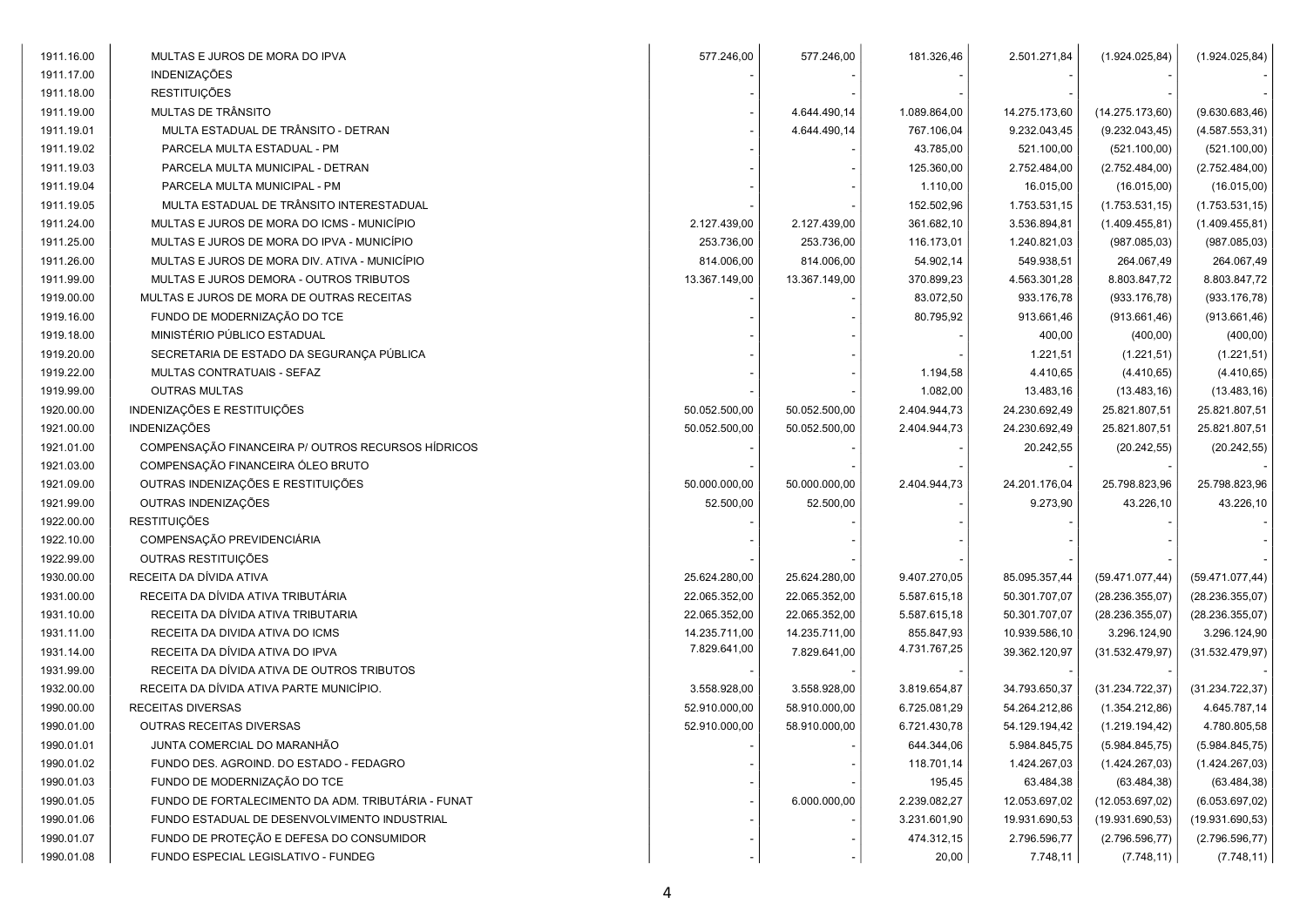| 1990.01.09 | AGÊNCIA ESTADUAL DE DEFESA AGROPECUÁRIA - AGED          |                  |                  | 12.272,50      | 211.349,82       | (211.349.82)     | (211.349,82)     |
|------------|---------------------------------------------------------|------------------|------------------|----------------|------------------|------------------|------------------|
| 1990.01.10 | FUNOD DA CULTURA DO MARANHÃO - FENDEC-MA                |                  |                  |                | 80,00            | (80,00)          | (80,00)          |
| 1990.01.12 | FUNDO ESTADUAL DE PENSÃO E APOSENTADORIA                |                  |                  |                | 653,01           | (653, 01)        | (653, 01)        |
| 1990.01.13 | FUNDO DOS BENEFÍCIOS DOS SERVIDORES - FUNBEM            |                  |                  |                | 897,32           | (897, 32)        | (897, 32)        |
| 1990.01.99 | <b>OUTRAS RECEITAS</b>                                  | 52.910.000,00    | 52.910.000,00    | 901,31         | 11.653.884,68    | 41.256.115,32    | 41.256.115,32    |
| 1990.02.00 | ENCARGOS LEG P/ INSCRIÇÃO DÍV. ATIVA E REC ONUS SUC     |                  |                  | 3.650,51       | 135.018,44       | (135.018, 44)    | (135.018, 44)    |
| 1990.02.03 | RECEITA DEFENSORIA                                      |                  |                  | 3.650,51       | 135.018,44       | (135.018, 44)    | (135.018, 44)    |
| 1990.05.00 | SALDOS DE EXERCÍCIOS ANTERIORES                         |                  |                  |                |                  |                  |                  |
| 2000.00.00 | <b>RECEITAS DE CAPITAL</b>                              | 1.907.074.171,00 | 1.913.396.266,86 | 4.580.688,72   | 575.163.553,87   | 1.331.910.617,13 | 1.338.232.712,99 |
| 2100.00.00 | OPERAÇÕES DE CRÉDITO                                    | 1.297.479.338,00 | 1.297.529.338,00 |                | 463.190.151,53   | 834.289.186,47   | 834.339.186,47   |
| 2110.00.00 | OPERAÇÕES DE CRÉDITO INTERNAS                           | 1.284.979.338,00 | 1.285.029.338,00 |                | 450.428.950,79   | 834.550.387,21   | 834.600.387,21   |
| 2120.00.00 | OPERAÇÕES DE CRÉDITO EXTERNAS                           | 12.500.000,00    | 12.500.000,00    |                | 12.761.200,74    | (261.200, 74)    | (261.200, 74)    |
| 2200.00.00 | ALIENAÇÃO DE BENS                                       | 45.000.000,00    | 45.000.000,00    |                | 55.099,00        | 44.944.901,00    | 44.944.901,00    |
| 2210.00.00 | ALIENAÇÃO DE BENS MÓVEIS                                | 15.000.000,00    | 15.000.000,00    |                | 55.099,00        | 14.944.901,00    | 14.944.901,00    |
| 2220.00.00 | ALIENAÇÃO DE BENS IMÓVEIS                               | 30.000.000,00    | 30.000.000,00    |                |                  | 30.000.000,00    | 30.000.000,00    |
| 2300.00.00 | AMORTIZAÇÕES DE EMPRÉSTIMOS                             |                  |                  |                |                  |                  |                  |
| 2310.00.00 | DE EMPRESTIMOS                                          |                  |                  |                |                  |                  |                  |
| 2320.00.00 | DE FINANCIAMENTOS                                       |                  |                  |                |                  |                  |                  |
| 2400.00.00 | TRANSFERÊNCIAS DE CAPITAL                               | 144.594.833,00   | 150.866.928,86   |                | 6.806.533,47     | 137.788.299,53   | 144.060.395,39   |
| 2420.00.00 | TRANSFERÊNCIAS INTERGOVERNAMENTAIS                      | 144.594.833,00   | 150.866.928,86   |                | 6.806.533,47     | 137.788.299,53   | 144.060.395,39   |
| 2421.00.00 | TRANSFERÊNCIAS DA UNIÃO                                 | 144.594.833,00   | 150.866.928,86   |                | 6.806.533,47     | 137.788.299,53   | 144.060.395,39   |
| 2421.09.00 | OUTRAS TRANSFERÊNCIAS DA UNIÃO                          | 144.594.833,00   | 150.866.928,86   |                | 6.806.533,47     | 137.788.299,53   | 144.060.395,39   |
| 2421.09.04 | CONVÊNIO COM ÓRGÃOS FEDERAIS/FES/SES                    |                  | 349.490,00       |                | 541.119,80       | (541.119,80)     | (191.629, 80)    |
| 2421.09.26 | MS/FNS/SES/AQUISIÇÃO DE BENS MÓVEIS                     |                  |                  |                | 4.647.450,00     | (4.647.450,00)   | (4.647.450,00)   |
| 2421.09.32 | CONTRATO DE REPASSE MINIST. TURISMO/SECID               |                  |                  |                | 185.376,09       | (185.376,09)     | (185.376,09)     |
| 2421.09.33 | CONTRATO DE REPASSE MDA/CEF/SAGRIMA                     |                  | 4.231.717,00     |                | 1.430.000,00     | (1.430.000,00)   | 2.801.717,00     |
| 2421.09.99 | OUTRAS TRANSFERÊNCIAS DA UNIÃO                          | 144.594.833,00   | 146.285.721,86   |                | 2.587,58         | 144.592.245,42   | 146.283.134,28   |
| 2430.00.00 | TRANSFERÊNCIAS DE INSTITUIÇÕES PRIVADAS                 |                  |                  |                |                  |                  |                  |
| 2500.00.00 | OUTRAS RECEITAS DE CAPITAL                              | 420.000.000,00   | 420.000.000,00   | 4.580.688,72   | 105.111.769,87   | 314.888.230,13   | 314.888.230,13   |
| 2591.00.00 | <b>DEPÓSITOS JUDICIAIS</b>                              | 420.000.000,00   | 420.000.000,00   | 4.580.688,72   | 105.111.769,87   | 314.888.230,13   | 314.888.230,13   |
| 7000.00.00 | RECEITAS CORRENTES - INTRA-ORCAMENTÁRIAS                |                  |                  | 1.538.033,19   | 1.538.033,19     | (1.538.033, 19)  | (1.538.033, 19)  |
| 7200.00.00 | RECEITAS DE CONTRIBUIÇÕESES - INTRA-ORCAMENTÁRIAS       |                  |                  |                |                  |                  |                  |
| 7210.00.00 | CONTRIBUIÇÕES SOCIAIS - INTRA-ORCAMENTÁRIAS             |                  |                  |                |                  |                  |                  |
| 7300.00.00 | RESSARCIMENTO DE PESSOAL CEDIDO                         |                  |                  | 1.538.033,19   | 1.538.033,19     | (1.538.033, 19)  | (1.538.033, 19)  |
| 7310.00.00 | RESSARCIMENTO DE PESSOAL CEDIDO ENTRE PODERES           |                  |                  | 1.538.033,19   | 1.538.033,19     | (1.538.033, 19)  | (1.538.033, 19)  |
| 9000.00.00 | <b>DEDUÇÕES DA RECEITA</b>                              | 2.017.793.948,00 | 2.046.446.615,25 | 236.851.452,39 | 1.894.618.902,18 | 123.175.045,82   | 151.827.713,07   |
| 9100.00.00 | <b>INCENTIVOS FISCAIS</b>                               |                  |                  |                |                  |                  |                  |
| 9200.00.00 | <b>RESTITUIÇÕES</b>                                     |                  |                  | 7.151,47       | 971.996,63       | (971.996, 63)    | (971.996, 63)    |
| 9500.00.00 | DEDUÇÃO RECEITA DO FUNDEB                               | 2.014.881.958,00 | 2.043.534.625,25 | 236.844.300,92 | 1.893.642.546,99 | 121.239.411,01   | 149.892.078,26   |
| 9510.00.00 | ICMS MANUTENÇÃO E DESENVOLVIMENTO DO ENSINO             | 764.900.000,00   | 793.552.667,25   | 77.638.064,02  | 762.595.348,18   | 2.304.651,82     | 30.957.319,07    |
| 9520.00.00 | FPE MANUTENÇÃO E DESENVOLVIMENTO DO ENSINO              | 1.190.000.000,00 | 1.190.000.000,00 | 155.719.782,51 | 1.069.247.714,62 | 120.752.285,38   | 120.752.285,38   |
| 9530.00.00 | IPI MANUTENÇÃO E DESENVOLVIMENTO DO ENSINO              | 6.347.250,00     | 6.347.250,00     | 755.286,16     | 7.493.912,11     | (1.146.662, 11)  | (1.146.662, 11)  |
| 9540.00.00 | LEI COMPLEMENTAR MANUTENÇÃO E DESENVOLVIMENTO DO ENSINO | 5.714.583,00     | 5.714.583,00     | 409.207,50     | 4.501.282,50     | 1.213.300,50     | 1.213.300,50     |
| 9550.00.00 | IPVA IMPOSTO PROPRIEDADE VEÍCULOS AUTO MOTORES          | 38.823.221,00    | 38.823.221,00    | 279.452,75     | 30.183.285,79    | 8.639.935,21     | 8.639.935,21     |